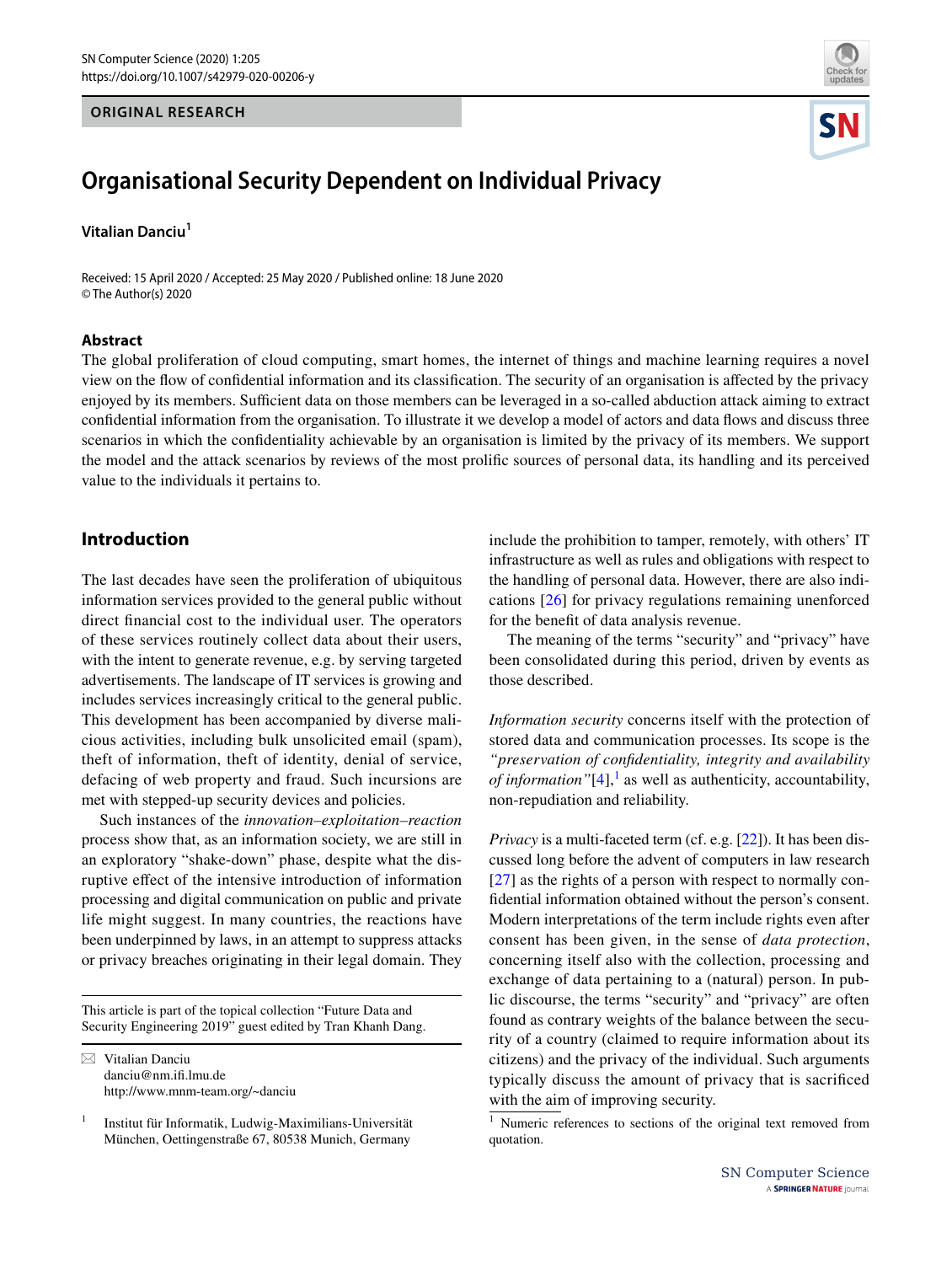

<span id="page-1-0"></span>**Fig. 1** Inter-reliant disciplines

Privacy has been argued to be important to society for reasons of the self-development of its individual members [\[9](#page-8-1)]. This reason is valid in the context of the formulation of law and the shepherding of culture. It does not seem compelling in a setting where beneft is a function of revenue or of services consumed. Therefore, in this paper, we explore a reason that might have more appeal in that setting, by illustrating how organisational security can be undermined by the choice to waive privacy.

#### **Hypothesis**

To control access to undisclosed, i.e. private information, information security techniques (specifcally cryptography) are commonly used to protect data locally or during transmission. Therefore, privacy is often perceived by computer scientists as an application of information security to the personal sphere.

In this paper, which extends my work in  $[11]$  $[11]$ , I argue that the reverse holds true also: that privacy of personal data is a prerequisite of effective information security. Figure [1](#page-1-0) offers an illustration of these two views.

In particular, we explore how the security of an organisation is limited by the privacy of its members, hence: the security of the organisation as an application of the privacy of the individual.

### **Synopsis**

The intention of this paper is to raise awareness for attacks on the confdentiality of the information held by an organisation by means of indirectly observing the behaviour of its members.

The background of the hypothesis, that security is contingent on privacy, is the plethora of personal data being collected and traded. We examine the reasons for data collection in Section "[Background: A Situation Analysis"](#page-1-1) and establish that detailed data on the individuals and their behaviour is available. To lead up to examples on how an organisation's confdentiality can be compromised, we formulate a model in Section "[Model](#page-4-0)". The model reduces real-world complexity to a small set of actors, their inter-relationships and the constraints under which they act. We introduce in Section ["Abductive Attack Outline"](#page-5-0) three simple scenarios in which an organisation wishes to retain secrecy of some internal information while an adversary would try to acquire this information. For each, we outline how the desired information can be inferred from legally available data. We discuss the implication of this ability and a selection of countermeasures in Section ["Discussion](#page-7-0)" before summarising our observations in Section ["Conclusion](#page-8-2)".

### <span id="page-1-1"></span>**Background: A Situation Analysis**

The abduction attack described in this paper is contingent on the availability of personal data pertaining to members of the organisation targeted by the attack. Thus, in this section we establish this availability by examining the data available for collection and the limitations imposed on the collection.

### <span id="page-1-2"></span>**Data Proliferation**

Despite the public outrage following some of the leaks of personal data in the last years, the privacy policies of many corporations ofering "free" services assert that collected data may be passed on to third parties. Thus, the public outcries appear to be more motivated by the use that data have been put to, such as in the Cambridge Analytica affair  $[8]$  $[8]$ , than the fact that it has been processed by third parties.

Our interaction with services, appliances and with each other in the course of everyday life is subject to recording by the providers of services, the producers and maintainers of appliances and the communications systems and services we employ.

#### *Data sources*

Proliferation of data sources in the personal and utility domains of a person is ubiquitous, due to the pervasive use of personal network devices (phones, tablets, wearables, etc.) and the proliferation of "smart" appliances connected by the Internet of Things. The privacy implications of this emerging network have been discussed  $[1–3, 7]$  $[1–3, 7]$  $[1–3, 7]$  $[1–3, 7]$  but mostly in the sense of requiring consent from the users whose privacy may be implicated by the dissemination of the data.

The data potentially collectable by different devices that we use in daily life either in the personal or the utility domain. The data collection within the private domain is triggered explicitly, and the user has some control over it. Table [1](#page-2-0) describes exemplary data sources from this domain.

A device in the utility domain is under the control of a provider (e.g. the electricity grid operator): data collection may trigger implicitly, without the user interacting directly with the device. Examples for such devices are given in Table [2.](#page-2-1) The tables list examples of a device class, the kinds of data collectable by an operator/maintainer of the device and the information potentially inferable about the device user.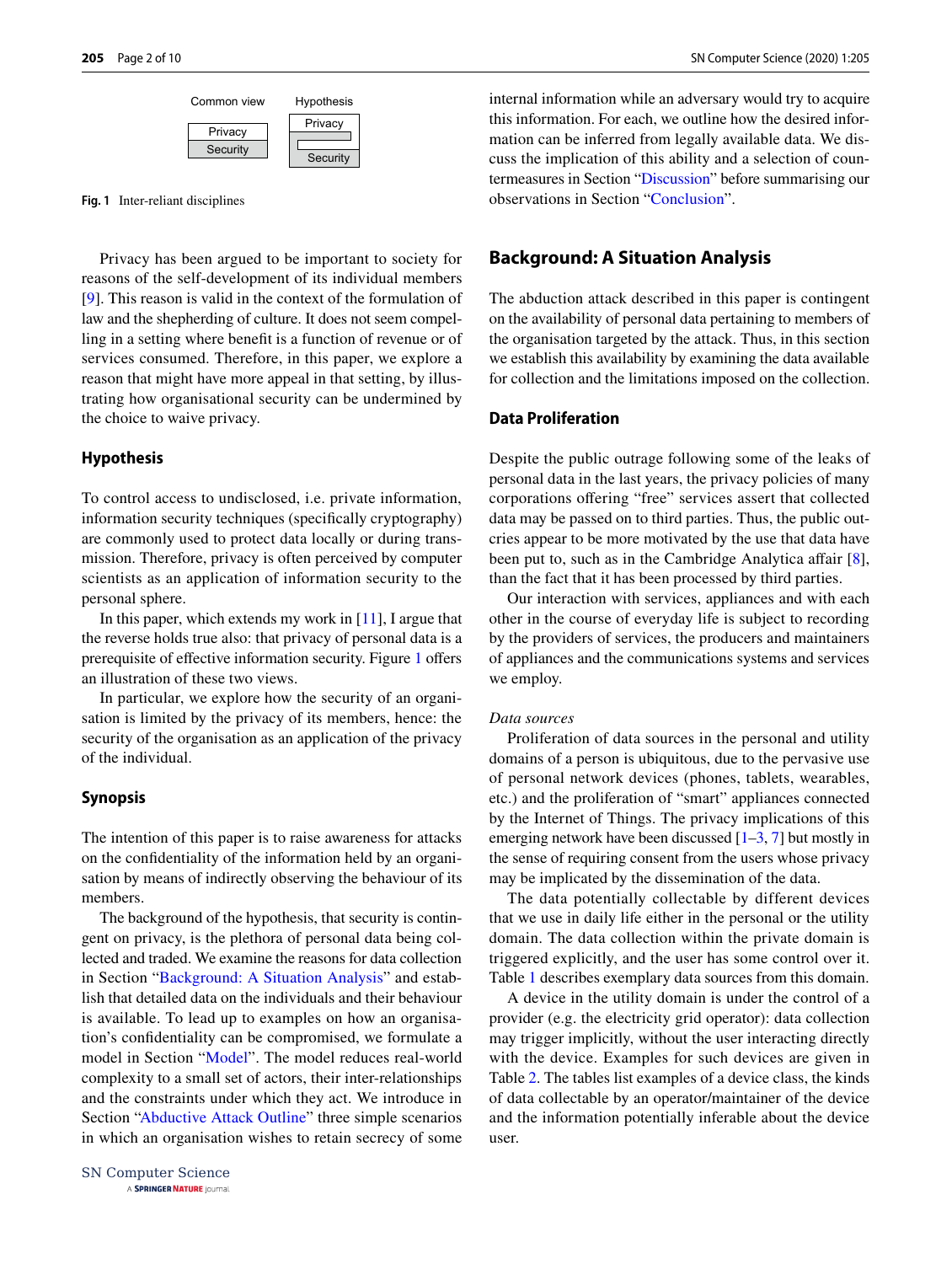| Class            | Example                                                           | Data kind                                                                                                          | Inferable information                                                                                                                   |
|------------------|-------------------------------------------------------------------|--------------------------------------------------------------------------------------------------------------------|-----------------------------------------------------------------------------------------------------------------------------------------|
| Portable         | Smartphone, Smart watch, GPS naviga-<br>tion                      | Contacts, location, speed, information<br>access, communication events, com-<br>munication content, time of events | Home, work and other frequented<br>addresses, daily schedule, entertain-<br>ment preferences, travel, social circle,<br>health concerns |
| Appliance        | TV, dishwasher, washing machine, air<br>conditioner, vacuum robot | Usage, program                                                                                                     | Current occupation/activity, habits,<br>entertainment interest, home layout                                                             |
| Voice activation | Echo and similar, toy/baby-phone                                  | Ambient audio, speech recognition<br>result                                                                        | Environment audio, voice print, number<br>of persons present, daily schedule,<br>queries                                                |

<span id="page-2-0"></span>**Table 1** Exemplary data sources within the personal domain of an individual

<span id="page-2-1"></span>**Table 2** Exemplary data sources within the utility domain of an individual

| <b>Class</b>          | Example                                       | Data kind                                         | Inferable information                                                                   |
|-----------------------|-----------------------------------------------|---------------------------------------------------|-----------------------------------------------------------------------------------------|
| Smart home            | Lights, blinds, temperature, locks            | Presence, environment configuration               | Current occupation/action, daily<br>schedule                                            |
| Smart grid            | Electricity, gas, water                       | Usage events, usage volume, concur-<br>rent usage | Operated device, persons in household,<br>daily schedule, current occupation/<br>action |
| Payment               | Credit card, online payment, phone<br>payment | Time, volume, recipient, credit                   | Economic status, shopping habit, gen-<br>der, age, location/travel                      |
| Private transport     | Emergency locator, diagnostics                | Location, usage                                   | Itinerary, occupation, travel habits                                                    |
| Public transport      | Personal ticket, face recognition             | Journey events                                    | Itinerary, home and work area                                                           |
| Public space security | Face recognition, radio fingerprinting        | Enter/exit detection zone                         | Itinerary, home and work area                                                           |

A comprehensive collection of data sources would necessarily include as a focus common information services. Communication services (email, voice/video call, chat) and social network services are well known to handle and collect data about their users. Indirect exposure is inherent to many services. Person A posting a photo of Person B on social media, or sending Person B an email from a "free" mail service divulges to those service providers information about Person B without his knowledge or consent.

#### **Economy of Indirect Exchange**

The collection of personal data requires in many legislations the consent of the person it belongs to. We will review how consent is obtained from a perspective of economic exchange.

Figure [2](#page-2-2) shows three diferent exchange scenarios. The traditional exchange is that a person will pay for both services used and goods purchased, as shown in the uppermost part of the diagram.

Since many years now, information services are being provided to users without direct fnancial compensation. It is also common that the provider requires consent for the use of data in exchange for the use of the services, including the data processed by the service (e.g. messages) and the metadata (addresses, interactions with the user interface). Service



<span id="page-2-2"></span>**Fig. 2** Exchange of services and compensation

providers generate revenue by "harvesting" attention (for advertising to the general public) and data (for sale or for advertising to a specifc group or to the individual). Vendors leverage this attention to place advertisements targeted by (profle) data about the user.

The connection between service use and indirect payment is dissolved when it becomes unimportant if a certain user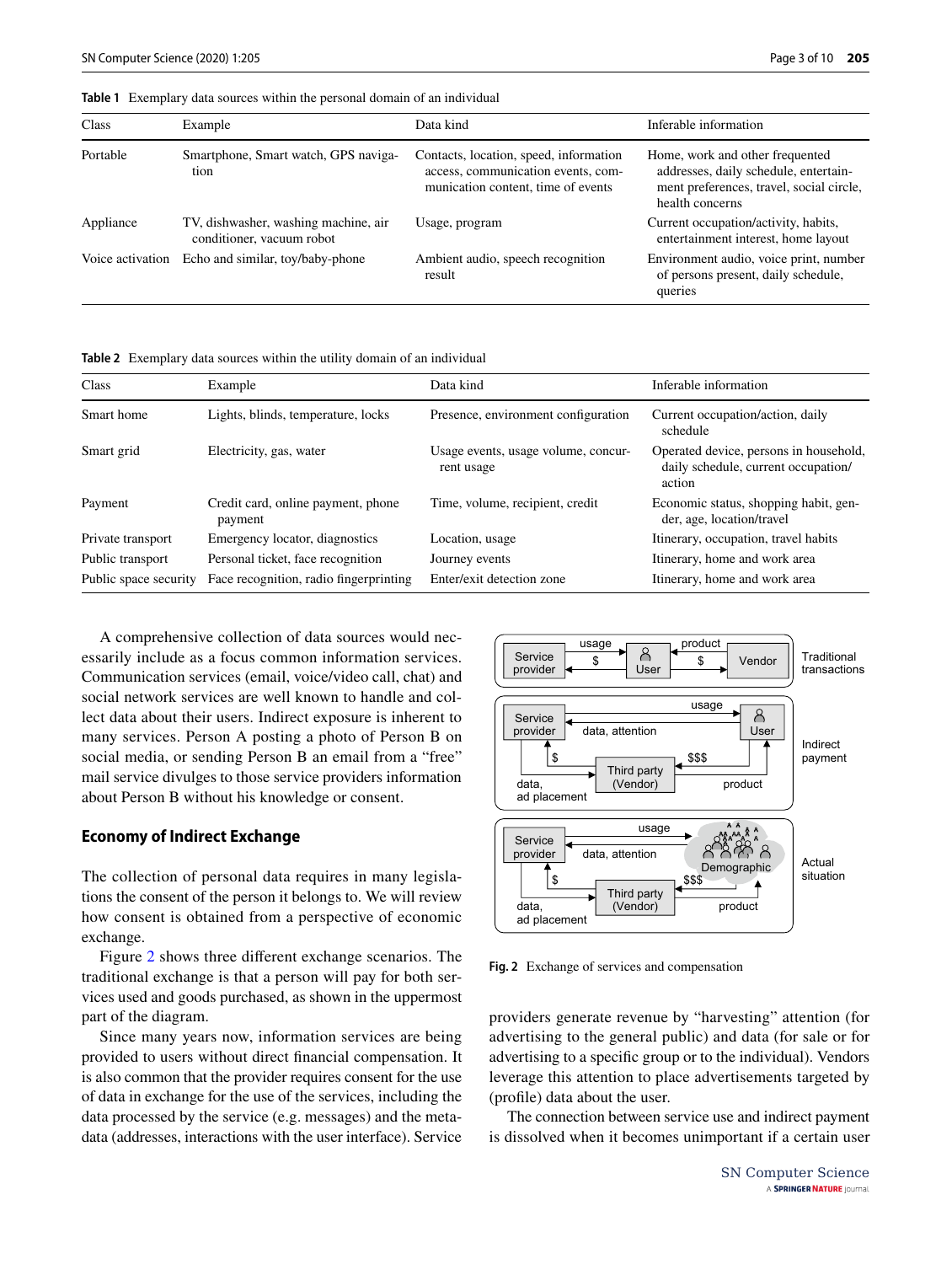<span id="page-3-2"></span>**Fig. 3** Reasons for unwilling or uninformed consent according to Solove [\[23\]](#page-9-4)

will spend his money on the advertised goods, as long as a sufficient number of users from the targeted demographic do, as suggested in the lower part of Fig. [2.](#page-2-2) The strong growth of the "Internet companies" suggests that the combined worth of attention and personal data is much higher than the cost to provide and deliver the services.

Besides targeted advertising, the personal data can be leveraged to infer fnancial, risk, health and other information about a person. Such information can be employed outside the information services. Despite these issues, customers continue to agree to the exchange because (a) the cost to them is hidden ("just ads"), (b) they perceive that the cost is to a group and not personal c) the services have become a necessity and (d) they are uneducated with respect to alternative, less invasive services. In the case of devices, the use of the device may necessitate consent to the collection of data by an associated online service. We review in the following the issues of consent (Section "[Consent"](#page-3-0)) and the valuation of personal data by the owner himself (Section "[Valuation](#page-3-1) [of Personal Data](#page-3-1)").

### <span id="page-3-0"></span>**Consent**

Solove [[23\]](#page-9-4) discusses the reasons for why consent is currently inefective as an instrument for privacy. He identifes the conceptual and structural issues illustrated in Fig. [3,](#page-3-2) which appear consistent with the results of surveys on privacy administered to members of the general public.

The cognitive issues reflect the difficulty to read and understand ("comprehension") a frequently large ("size/ required effort") body of text. This text may be written in the style of a legal text and be intended to cover a multitude of cases for present and future data use, resulting in vague and general statements about what data may be collected and how it might be treated subsequently ("precision of language").

The structural issues include the difficulty for the individual to manage the agreements with a large number of data collectors, which exacerbates the efort required to manage



<span id="page-3-3"></span>**Fig. 4** Value of privacy

consent (grant, withhold or withdraw) based on informed decisions.

The remaining two structural issues refect the lack of insight on the part of the data owners with respect to the aggregation of multiple data sets on one hand and regarding the risk to them if isolated or aggregated items of personal data are collected and disseminated. The former would require knowledge about data analysis techniques that allow the extraction of information beyond the literal data about a person. The latter would require knowledge about the leverage afforded to entities acquiring such data with respect to the data owner. Hence, in both cases the decision on consent would need to be informed on the basis of specifc technical knowledge that is not available to the average data owner. It seems probable that these issues in particular lead to a low valuation of personal data.

### <span id="page-3-1"></span>**Valuation of Personal Data**

Figure [4](#page-3-3) shows the approximate range of bids accepted by survey participants for diferent kinds of personal data: The studies show disclosure of location information for around 10 GBP [[12\]](#page-9-5), disclosure of location information (1 month) for 1–150 EUR, with  $10\%$  $10\%$  of the bids below 1 EUR [10], and willingness to have their quiz results and body weight disclosed for a beneft of 0.25 USD [\[17](#page-9-6)], disclosure of dateof-birth and income for a beneft of 1 EUR [\[6](#page-8-8)], disclosure of shopping choices for 2 USD [\[5](#page-8-9)], disclosure of the dateof-birth and body weight for bids of USD 6–12 [[18\]](#page-9-7), sale of private data attributes for bids around 10 USD [[25\]](#page-9-8).

It is fair to note that, the studies that produced the data all had diferent methods and sample sizes, they were conducted in diferent countries and in diferent peer groups. While the comparison of numerical results is awkward, their collection does allow a tentative quantifcation for the monetary privacy valuation of individuals. These numbers suggest a rather high willingness to exchange personal data for some beneft, while the price/beneft extracted by the (former) owner of the personal data remains rather low. Despite privacy incidents, this relationship appears to persist over time.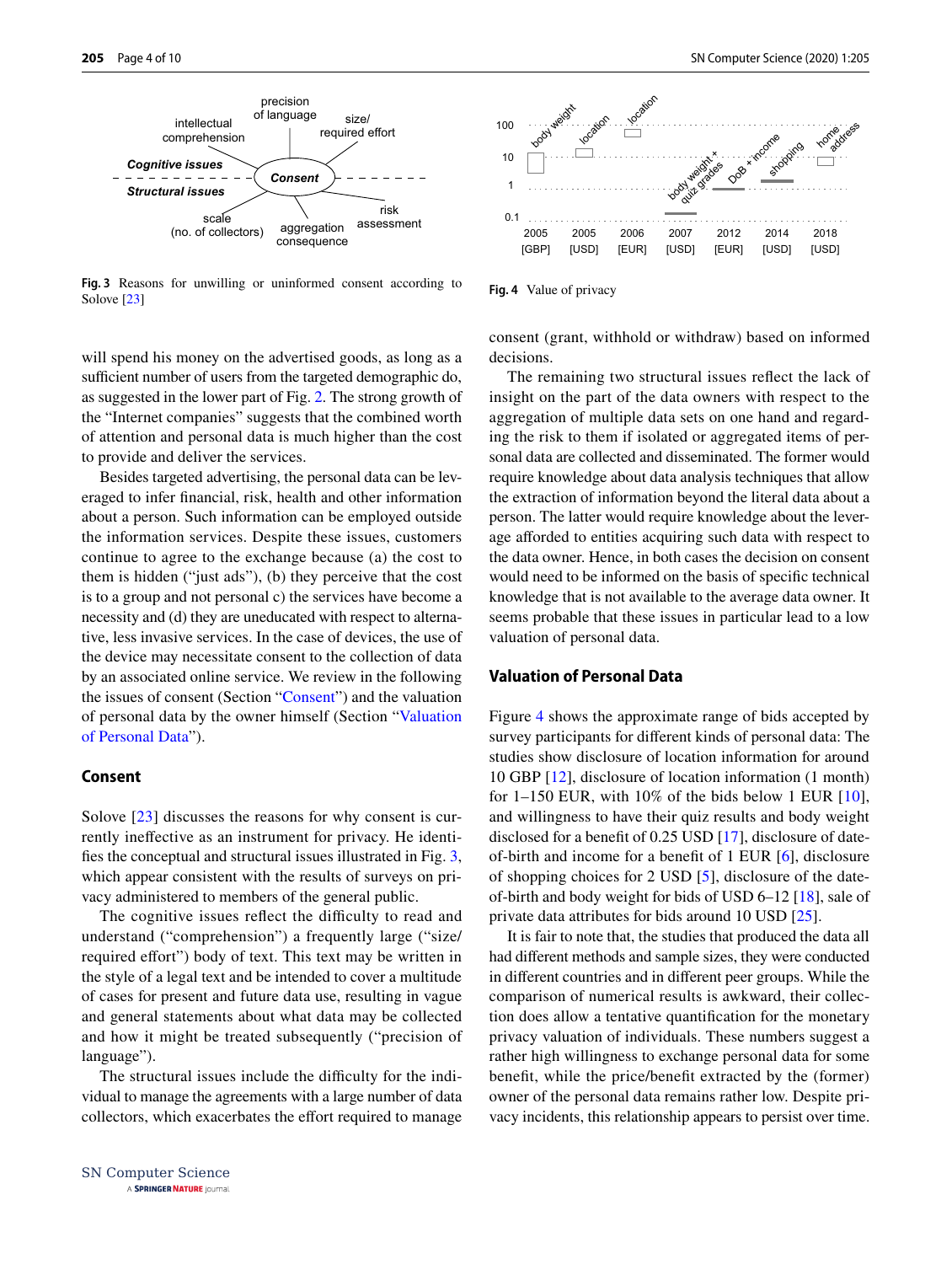We can conclude that, as a rule, consent to use and disseminate private data is given due to its low valuation compared to the high cost of refusing the use of common services.

### **De‑anonymisation**

Collectors and brokers of data may be required to anonymise the data they collect, thus disconnecting it from the known identity of the user. However, de-anonymisation has been shown to be efective with only few data points, e.g. for credit card data  $[13]$  $[13]$ , for web browsing data  $[24]$ , and for video-on-demand ratings [[21](#page-9-11)]. In all these cases, deanonymisation was performed by using multiple data sets with an overlap of attributes and reasoning over the cases where the overlapping attributes matched. Zhou et al conclude [\[28](#page-9-12)] that anonymisation techniques for social network data should be developed reactively to be effective. Such fndings suggest that mandatory anonymisation may increase the effort of the adversary but not obviate the achievement of his goal.

#### **Behaviour interpretation**

The behaviour of people can be observed indirectly by evaluating efects in their environment. Data from utility sensors as well as communication meta-data represent such effects. It can be procured *passively*, by trading for data already in the market or *actively*, by stimulation. Active acquisition entails pro-active requests for consent to a candidate group of individuals, observation of the reaction of users to timeor place-constrained prompts/ofers, etc.

### **Summary**

The fndings from this section can be summarised as follows:

- There is a huge and growing number of data sources.
- Individuals perceive the value of their personal data as low, compared to the services they take.
- Individuals are under pressure to use IT services (peer pressure, perceived lack of alternatives).
- Individuals default to granting consent.
- Data collector and service provider roles (often the same entity) proft from this situation, which motivates them to maintain it.
- Re-identifying single persons from anonymised data sets is possible if the data sets are combined.

From this description of the environment, it is possible to create a model centred on the data owner.



<span id="page-4-1"></span>Fig. 5 Actors, domains and data flow

### <span id="page-4-0"></span>**Model**

We develop a model consisting of defnitions of roles, their relationships, as well as the domains of data relevant to individuals. Within the model, we formulate a number of plausible assumptions as to the behaviour of the diferent roles. The purpose of the model is on the one hand to constrain the complexity of the real world to a manageable level (while retaining plausibility) and on the other hand to establish a terminology for use in the remainder of the paper.

#### **Actors**

We identify the following six roles, sketched in Fig. [5](#page-4-1) as relevant to our analysis.

*The Organisation* is a company or other organisation that wishes to keep its internal information a secret.

*The Adversary* wishes to acquire some secret information of the organisation. The adversary cannot be a member of the organisation, nor the organisation itself. The adversary may be an organisation in the general sense, a group of people or a single individual.

*A Person* is a member of the organisation (e.g. an employee of a company) that works on site but does not reside on site .The person uses common information services to reduce chores, make payments, participate in social life, for entertainment and so on. Persons are the sources of personal data.

*A Collector* directly collects data from persons. Collectors include providers of pure information services (electronic content providers, search engines, communication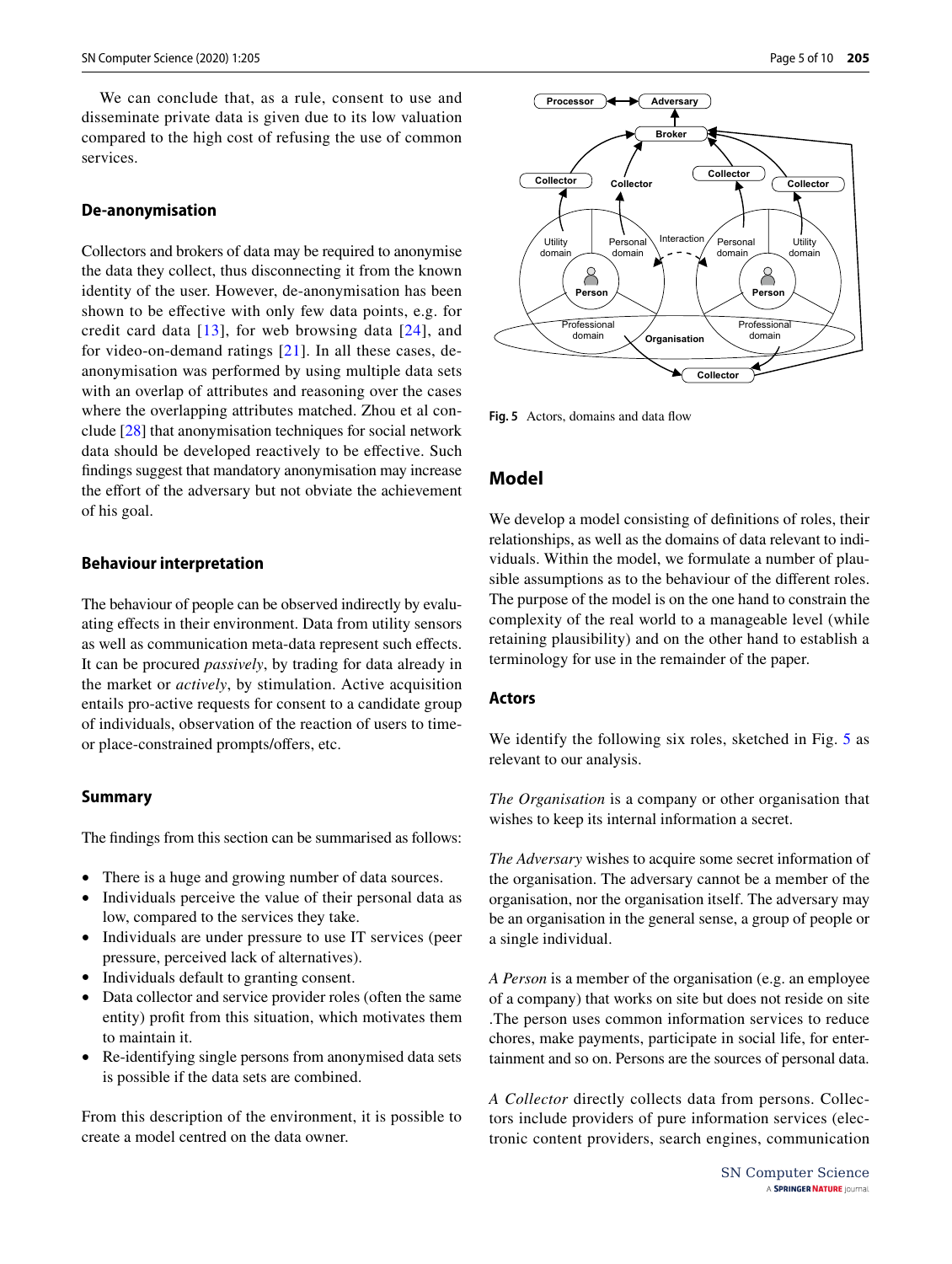applications), network service providers, utility providers (electricity, heating, gas), vendors of IoT-based devices but also vendors of enhanced traditional products (cars, domestic appliances) and fnancial companies.

*A Processor* processes data for further use. Processing includes aggregation, profling, indexing, tracking of use and analysis for a specifc purpose (e.g. the assessment of usage of a service over time).

*A Broker or Trader* facilitates the exchange of data sets and the sale of data sets for proft.

### **Domains**

We diferentiate between three disjunct domains, which denote authority over their own set of functions and the data they process: the professional, personal and utility domain. The domains structure the devices employed by persons, allowing them to generate data within the professional and personal domains and to trigger data generation within the utility domain.

*The professional domain* is that in which the person acts on behalf of the organisation. It encompasses a person's interaction with communication and information systems provided by the organisation and using utilities at the organisation's site (e.g. network connectivity).

*The personal domain* encompasses the functions that pertain to the private sphere of the person. That includes private communication, entertainment, private transport, home automation.

*The utility domain* encompasses the person's use of devices whose function requires information services outside the personal domain and utility services (network connectivity, electricity, gas, public transportation, home delivery services, etc.), which may generate data collectable by the respective utility provider.

# <span id="page-5-0"></span>**Abductive attack outline**

Data collected from members of the organisation may be employed by the adversary to discover information confdential to the organisation. The adversary uses the data available to infer the confdential information of the organisation. We call this an *abductive attack*, since the adversary's result is acquired by the abductive inference and constitutes a best interpretation that cannot be verifed without knowledge of ground truth. In this section, we examine a number of such scenarios as thought experiments.

For a successful abduction attack, the following are necessary:

- 1. *A goal* a specifcation for the information that is normally confdential to the victim and that the adversary attempts to acquire
- 2. *A correlation model* the information may be inferred from data not directly related to it. The model specifes the relationships between diferent data, that allow to infer intermediary information leading to the goal, or that allow to derive the goal itself. For example, the model may be chosen as a Bayes Network, i.e. a directed acyclic graph with nodes representing the incidence of diferent kinds of data and links denoting their relationship.
- 3. Observation data satisfying all the kinds of data required by the model.
- 4. An inference procedure that operates on the model.

### **Assumptions**

Given the model described in the previous section we make the following assumptions about the behaviour of the model roles and their environment.

*Times and places* We assume that the organisation operates a single site and a single network. Constraining the model simplifes the demonstration of the analysis without invalidating its approach in principle. At any given point in time, a person is located:

- at work, at the organisation site
- at their home
- en-route
- at a third location from a (small) set (e.g. store, gym, restaurant) that are visited regularly.

We differentiate between working hours, spent at the organisation's site and leisure time, spent at home or at a third location.

*Fair play* We assume that, laws and policies are respected by all roles. While this may not always be the case in reality, the purpose of our analysis is to show how confdentiality may be broken without resorting to illegal means. Thus, we assume the following:

- Data are being collected, processed and traded with consent.
- Collectors perform (pseudo-)anonymisation if required by law.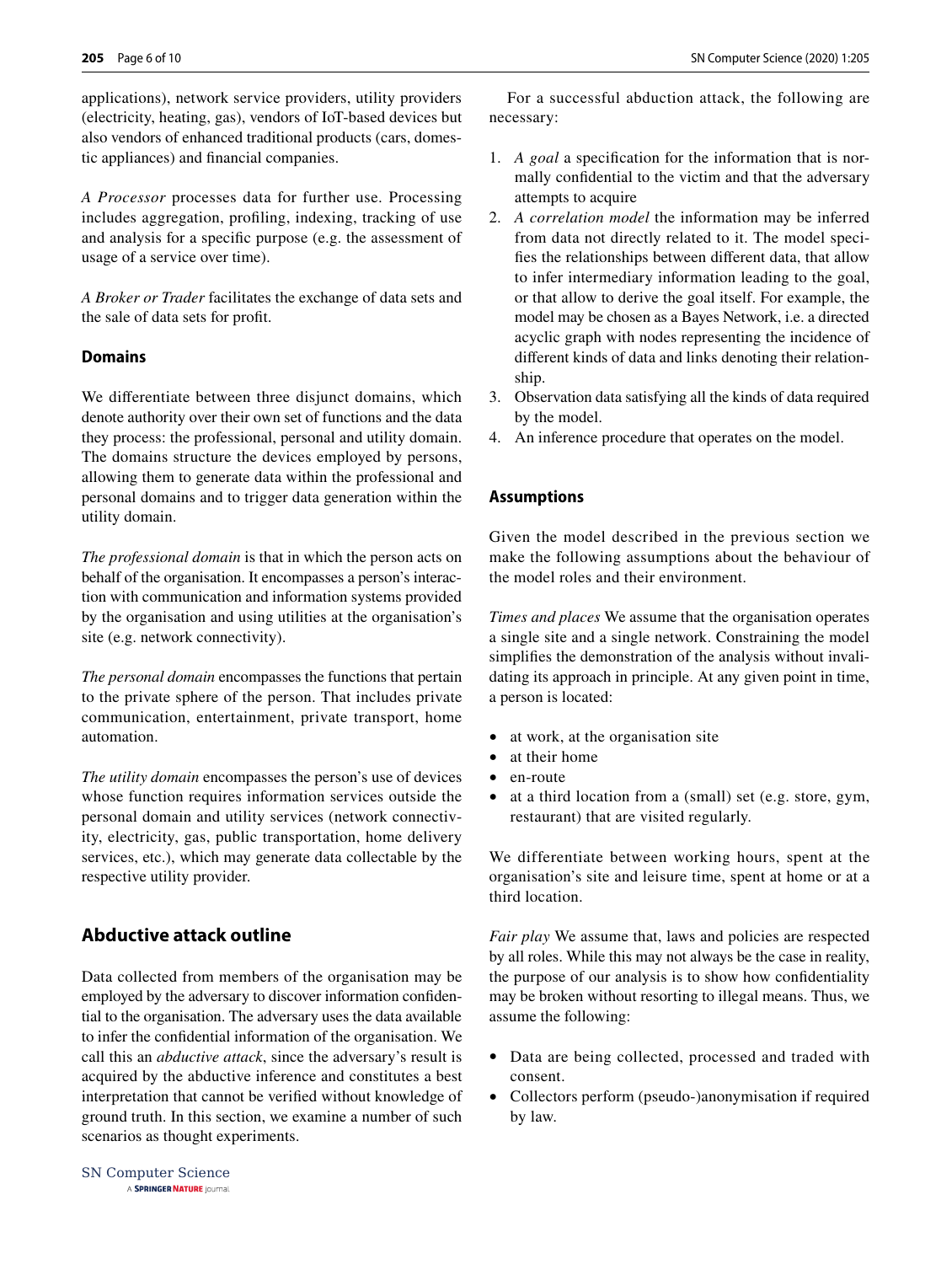- Organisation policy prohibits their members to disseminate information pertaining directly to the organisation's concerns.
- The adversary refrains from any direct attack on the organisation, including direct social engineering targeting single persons.

*Data availability* We have established in Section [Data Prolif](#page-1-2)[eration](#page-1-2) the existence of a rich, growing and free data market. Hence, we assume that exchange of data and remuneration is not technically limited, i.e. if a data point is collectable, then it is available for analysis.

### <span id="page-6-0"></span>**Example scenarios**

Consider the following three scenarios in which the adversary attempts to acquire knowledge about undisclosed, internal aspects of an organisation. For each scenario we develop a procedure usable by the adversary to acquire the desired information starting only with the information presented in the respective scenario in addition organisation's physical location and its network address range. All scenarios are framed within the bounds of the model and constitute cases in which the adversary is apt to break the confdentiality of the organisation.

*Current production load. A production site, a factory, wants to keep confdential the production load from their (overseas) customers. During times of high production load, the factory employs additional workers in order to fll three shifts. Disclosure of the production load may have infuence on the company's stock value or lead to the loss of potential contracts, should the apparent situation contradicts the available capacity advertised to customers.*

Persons who travel to the organisation's site and arrive there within a time interval, then leave the organisation's site approximately eight hours later, may be workers. The number of time intervals for arrival should indicate to the adversary the number of shifts currently employed by the organisation.

Data items, that can indicate arrivals, include

- Location data from phones in proximity of the site
- The amount of traffic issued from the organisation's network to sign-in services
- The number of passengers on collective transport, which serves a station near the site
- The number of vehicles in the site's parking
- The number of transactions at nearby shops, which may be visited by employees before or after work
- The number of transactions at vending machines at the site

We note that the extraction of single identities is not strictly necessary for the task. The adversary may conclude the desired information by studying the variance of one of the data items and increase the certainty of the result by studying two or more.

It is also important to note that, in this special case, the adversary can attain his goal without resorting to the use of personal data. This suggests that the privacy of utilities and devices may be of importance to security considerations even when a direct connection to single persons' behaviour can be excluded.

*Time of deployment. A military unit in peacetime wants to keep confdential their schedule of deployment to manoeuvres or exercises. Between exercises, personnel are authorised to leave the unit's site during leisure and during the night. The impact on the organisation, if the schedule is disclosed, includes a bad performance in the exercise or disturbance by observers from the general public.*

The adversary can predict deployments in the short term by inferring them from a change in the behaviour of the members of the unit. For example, an exercise starting in the early morning would prompt members of the unit to either stay on site over the night or to rise extra early. Both behaviour patterns are indirectly observable but require the creation of unique identities of the organisation's members in order to distinguish instances of one pattern from the other. For each digital identity the adversary determines the following data items:

- *home location*, which can be acquired from location data or address data or utility providers
- duration of the person's *time en-route* between *home* and the organisation's site, which can be approximated by plotting the route between the two locations
- *regular home departure time*, i.e. the regular time of the day when the person prepares to travel from home, that may be mapped by an interval of activity followed by the cessation of events at the home location by observing utility use, network traffic. It can be determined more directly, from sensor data (e.g. increased use of appliances) or, if available, from location updates.
- *home arrival time*, i.e. the point in time when a person arrives at the home location. That point in time can be determined by the same means as the home departure time.

In an instance where the regular time for travel changes for one person, we can infer that, the person is due to arrive at the organisation's site after the person's typical *en-route time*. An accumulation of instances of this kind would predict an imminent deployment to the adversary. This pattern may be preceded by the observation that some of the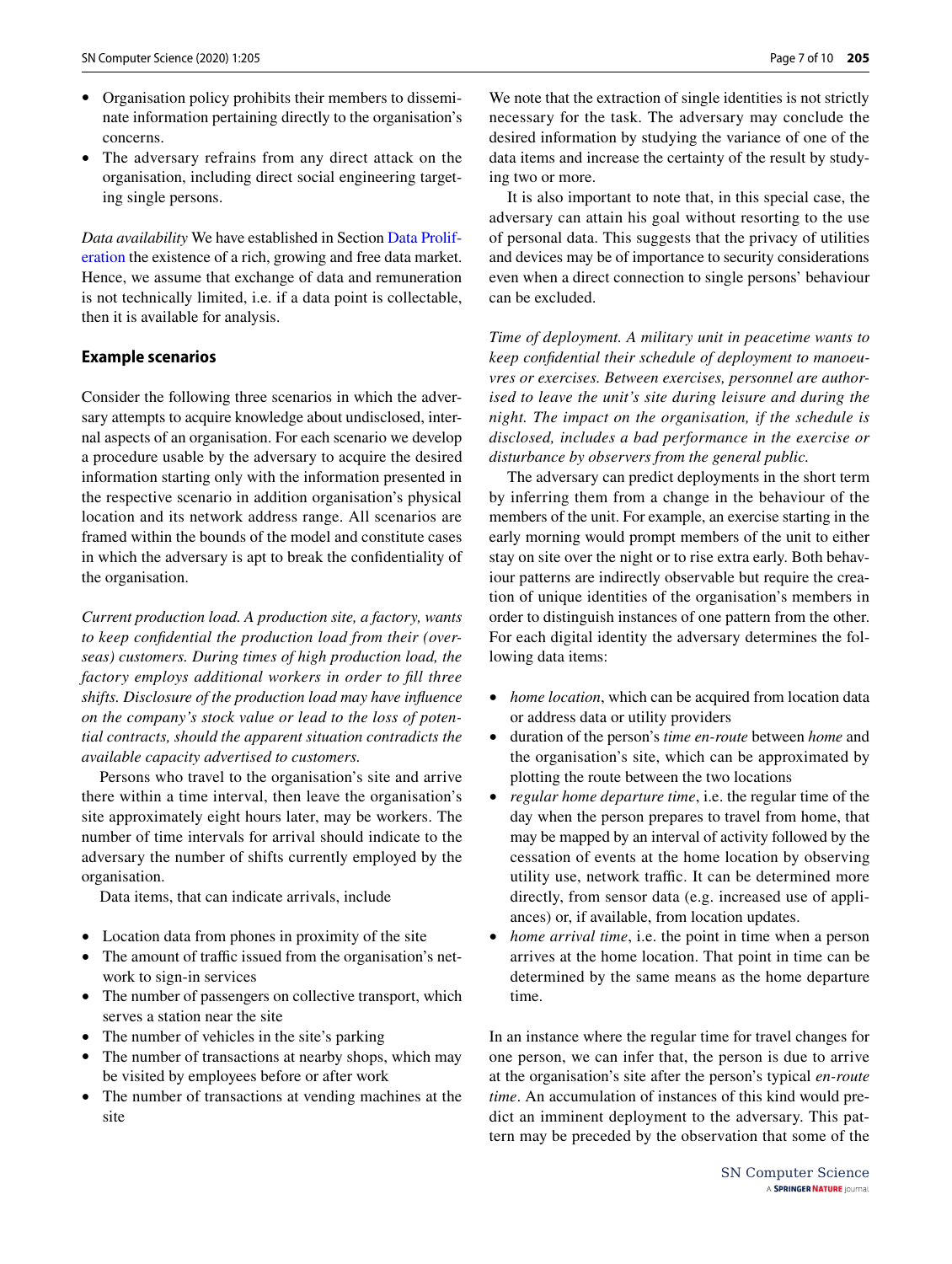**205** Page 8 of 10 **Page 8 of 10** SN Computer Science (2020) 1:205

organisation's members failed to arrive at home the day before, in contrast to their regular behaviour. If timely prediction is important to the adversary, these latter instances may be exploited as frst signs of an imminent event. Prediction accuracy might be improved by accounting for regular visits to *away* locations, regular variations in the persons' respective schedules

We note that in isolation, the data items correlated by the adversary are innocuous but become instrumental when combined with a correct assumption about a mechanism (in this case: commuting between home and the organisation's site).

### *Identities of research personnel.*

*A research company wishes to keep confdential the exact identity of its research employees, in order to avoid their recruiting by competitors. The company fles applications for public research grants when ofers of grants are published. Before application deadlines, research personnel works longer hours in order to complete the proposal documents.*

The adversary formulates the conjecture that those persons whose working hours change in proximity of a deadline are the targets of recruiting by competitors. Their identifcation makes use of data items and correlations already described in the previous two scenario examples. The diference in this scenario is the need for the extraction of actual identities.

Using the publicly available time-frames of grant applications, the adversary can select a set of candidates, as in the "Time of deployment" scenario, e.g. by observing commute times. The adversary needs to attempt to de-anonymise each of the persons in the candidate set.

### <span id="page-7-0"></span>**Discussion**

The scenarios described in the previous section have sketched the use of seemingly harmless personal and nonpersonal data produced by persons within the organisation to deduct confdential information items of the organisation.

### **Properties**

The *abductive attack* has a number of interesting properties. It is

1. performed within the boundaries of the law. The data exchange and processing employed are legal, and the methods for inferring the desired information points are similar or identical to those used in academic research, or in the prosaic activity of a private detective.

- 2. indirect, as the organisation itself is never targeted directly.
- 3. undetectable during initiation and execution and virtually untraceable post mortem. Even knowledge of the adversary's actions does not immediately enable the organisation to conclude that it is being targeted.
- 4. executable by the adversary remotely, from another legal domain, provided data trading and processing by third parties is legal and available at the adversary's location.
- 5. executable without special authority or knowledge by using the *broker* and *processor* roles. The adversary needs neither authority for collecting data nor expertise in fnding and correlating it.

### **Limitations**

Not every kind of secret can be acquired by the means illustrated in the scenarios. To be efective, the approach must tie in to the behaviour of persons observable in their personal and utility domains.

The method relies on the correct formulation of a theory by the adversary, which allows interpretation of the available data by abduction. Even the theories in the examples in Section "[Example scenarios"](#page-6-0), simple and plausible as they seem, may not hold for every production site, military unit or research lab. Therefore, a targeted attack seems difficult to automate fully, as it requires the judgement of a human mind. It might be possible, however, to increase the level of automation by recording patterns of judgement.

Finally, the accuracy of the information gained cannot be ascertained without at least verifying several instances of the same case. Obviously, this property originates in the abductive nature of the process.

### **Countermeasures**

The abductive attack seems impossible if the data produced by all persons associated with an organisation are insufficient to derive with any useful probability a given confdential item of information that the organisation wishes to safeguard. Since an assurance of this state is implausible, the organisation and its members should aim to limit the data that is useful to the adversary.

#### *Diferential privacy*

Similar problems have been studied in the context of statistical databases, to address combinations of queries that, while harmless alone, would allow the inference of privileged information if their results were combined. Dwork introduces the concept of *diferential privacy* to address this issue in [[14,](#page-9-13) [16\]](#page-9-14). This line of study is valuable and is being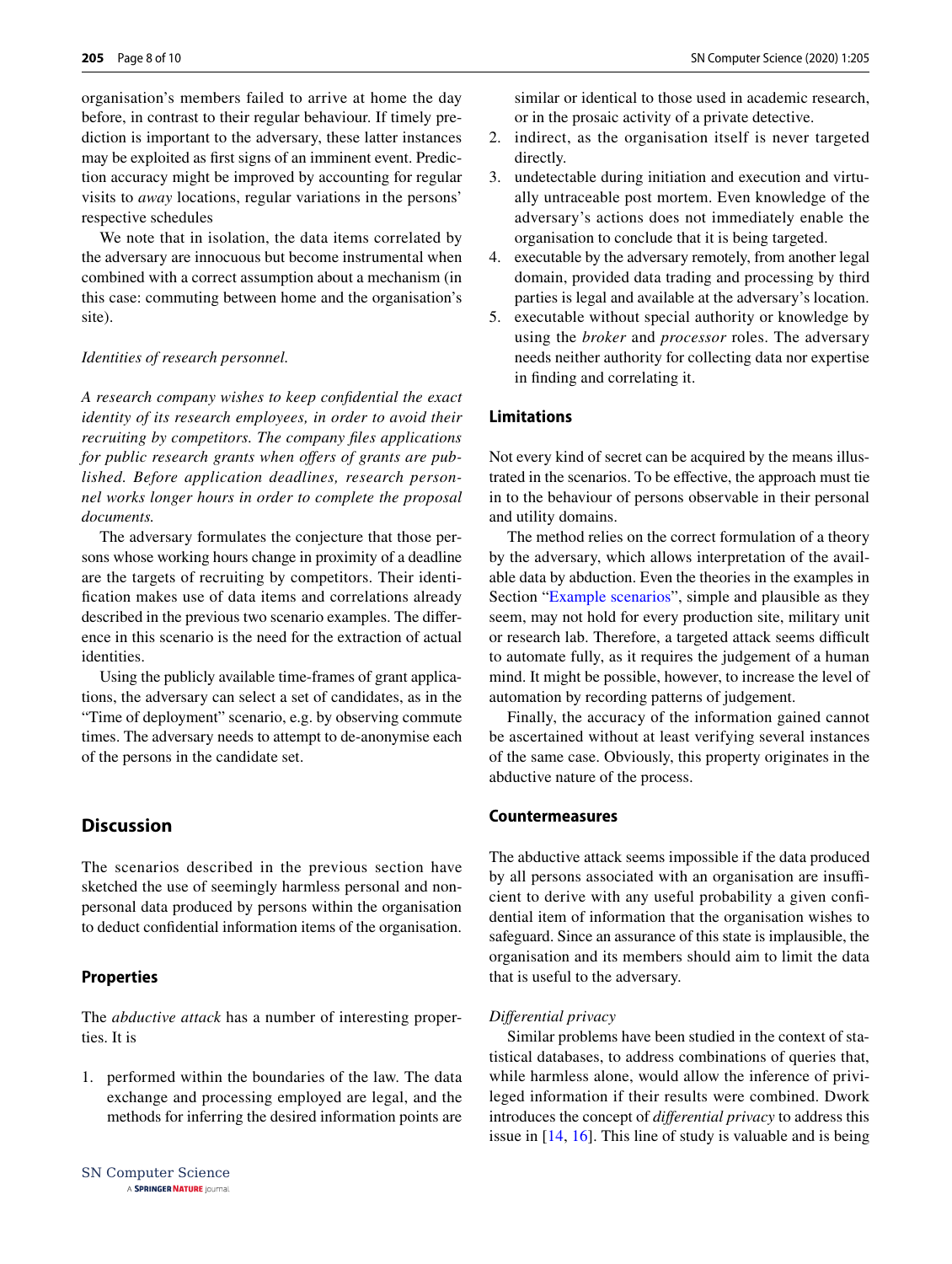applied in privacy audit systems (e.g. [[19](#page-9-15)]). The introduction of noise in the data has been shown [[15\]](#page-9-16) to suppress the exposure of private information.

The structural dissimilarity of databases with the global data market seems to obviate the introduction of such measures in the cases described in this paper. While privacy is being pursued by the operator of the database for the beneft of the persons registered therein, there is neither a single operator for the data market, nor is there an incentive for the operators that do exist, to act.

### *Policy*

Suppressing abductive attacks by policy seems difficult: policy makers would have to diferentiate between inference as used in any research and that performed with a malicious intent. Scholars have proposed granting rights to the so-called *ad hoc groups* [[20\]](#page-9-17) that are assembled through analysis and classifcation of individuals' behaviour. The members of an ad hoc group may correspond to the members of an organisation.

*Self-defense* Organisations may wish to guard themselves against instances of abductive attacks that may constitute industrial espionage. However, interfering with the lives of their members beyond the professional domain of our model may prove difficult for all but very few organisations. Incentives for the protection of personal data could be given by

- subsidising paid, anonymous services for the benefit of its members—to avoid them using the "free" ones,
- guiding in the choice of devices and services and
- raising awareness for the security risk to the organisation.

# <span id="page-8-2"></span>**Conclusion**

Analysis of personal data, like any conceptual tool, may be used for society's beneft, for example in medical and pharmaceutical research or reputation systems. However, a rich data market paired with automated data analysis render possible the inference of confdential information of an organisation from the personal and utility data produced by its members.

Corporations, i.e. commercial organisations may wish to guard confdential information. Especially during strategic restructuring (merger, acquisition) even small items of information being disclosed may have a large impact. The protections aforded individual persons by law do not extend to organisations. Hence, the victim organisations are third parties to an exchange between their members and the data industry.

It is important to note that today the process of acquisition of confdential data can be automated to a high degree thus lowering both the fnancial and the time cost for the procedure. If the reward for the adversary justifes the cost of obtaining and processing the necessary data, the subversion of an organisation's confdentiality becomes possible without substantial legal risk or risk of detection.

**Acknowledgments** Open Access funding provided by Projekt DEAL.

### **Compliance with Ethical Standards**

 **Conflict of Interest** The authors declare that they have no confict of interest.

**Open Access** This article is licensed under a Creative Commons Attribution 4.0 International License, which permits use, sharing, adaptation, distribution and reproduction in any medium or format, as long as you give appropriate credit to the original author(s) and the source, provide a link to the Creative Commons licence, and indicate if changes were made. The images or other third party material in this article are included in the article's Creative Commons licence, unless indicated otherwise in a credit line to the material. If material is not included in the article's Creative Commons licence and your intended use is not permitted by statutory regulation or exceeds the permitted use, you will need to obtain permission directly from the copyright holder. To view a copy of this licence, visit<http://creativecommons.org/licenses/by/4.0/>.

## **References**

- <span id="page-8-4"></span>1. Comments of the Electronic Privacy Information Center to the Federal Trade Commission on privacy and security implications of the Internet of Things. Published comments, Federal Trade Commission (FTC), 2013.
- 2. Internet of Things—privacy & security in a connected world. FTC Staff Report, Federal Trade Commission, January 2015.
- <span id="page-8-5"></span>3. Internet of Things—status and implications of an increasingly connected world. Report to congressional requesters, United States Government Accountability Office Center for Science, Technology, and Engineering, May 2017.
- <span id="page-8-0"></span>4. Information technology–security techniques–information security management systems–overview and vocabulary. International Standard ISO/IEC 27000:2018, International Organization for Standardization, 2018.
- <span id="page-8-9"></span>5. Acquisti A, John LK, George L. What is privacy worth? J Legal Stud. 2013;42(2):249–74.
- <span id="page-8-8"></span>6. Beresford A, Kübler D, Preibusch S. Unwillingness to pay for privacy: a feld experiment. Econ Lett. 2012;117:25–7.
- <span id="page-8-6"></span>7. Boeckl K, Boeckl K, Fagan M, Fisher W, Lefkovitz N, Megas KN, Nadeau E, O'Rourke DG, Piccarreta B, Scarfone K. Considerations for managing Internet of Things (IoT) cybersecurity and privacy risks. Draft NISTIR 8228, National Institute of Standards and Technology (NIST), 2018
- <span id="page-8-3"></span>8. Cadwalladr C, Graham-Harrison E. 50 million Facebook profles harvested for Cambridge Analytica in major data breach. The Guardian. London, United Kingdom: Guardian Media Group; 2018. [https://www.theguardian.com/news/2018/mar/17/cambr](https://www.theguardian.com/news/2018/mar/17/cambridgeanalytica-facebook-influence-us-election) [idgeanalytica-facebook-infuence-us-election](https://www.theguardian.com/news/2018/mar/17/cambridgeanalytica-facebook-influence-us-election)
- <span id="page-8-1"></span>9. Cohen Julie E. Confguring the networked self: law, code, and the play of everyday practice. New Haven: Yale University Press; 2012.
- <span id="page-8-7"></span>10. Cvrcek D, Kumpost M, Matyas V, Danezis G. A study on the value of location privacy. 2006; 109–118, 01